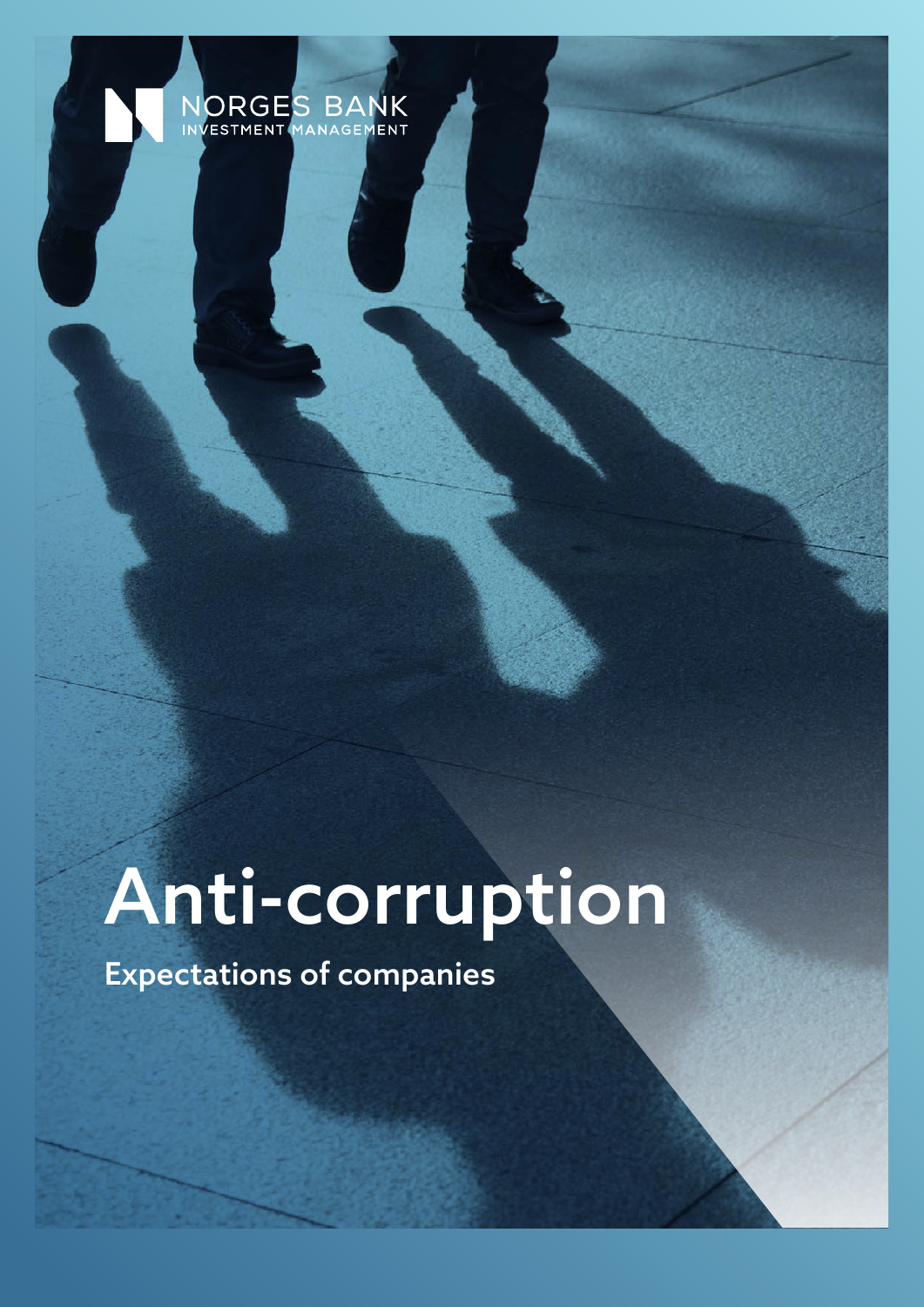**Norges Bank Investment Management manages the assets of the Norwegian Government Pension Fund Global. We work to safeguard and build financial wealth for future generations. As a long-term and global financial investor, we are dependent on sustainable development, well-functioning markets and good corporate governance.**

**Our expectation documents set out how we expect companies to manage various environmental and social matters. Our expectations are based on internationally recognised principles such as the UN Global Compact, the UN Guiding Principles on Business and Human Rights, the G20/OECD Principles of Corporate Governance, the OECD Guidelines for Multinational Enterprises and other topic-specific standards. This document serves as a starting point for our interaction with companies on anti-corruption. We expect companies to address this topic in a manner meaningful to their business model and wish to support them in their efforts.**

**Our expectations are primarily directed at company boards. Boards should understand the broader environmental and social consequences of company operations, taking into account the interests of relevant stakeholders. Boards must set their own priorities and account for the associated outcomes. Companies should pursue relevant opportunities and address significant risks. They should report financially material information to investors, and broader impacts as appropriate. Boards should effectively guide and review company management in these efforts.**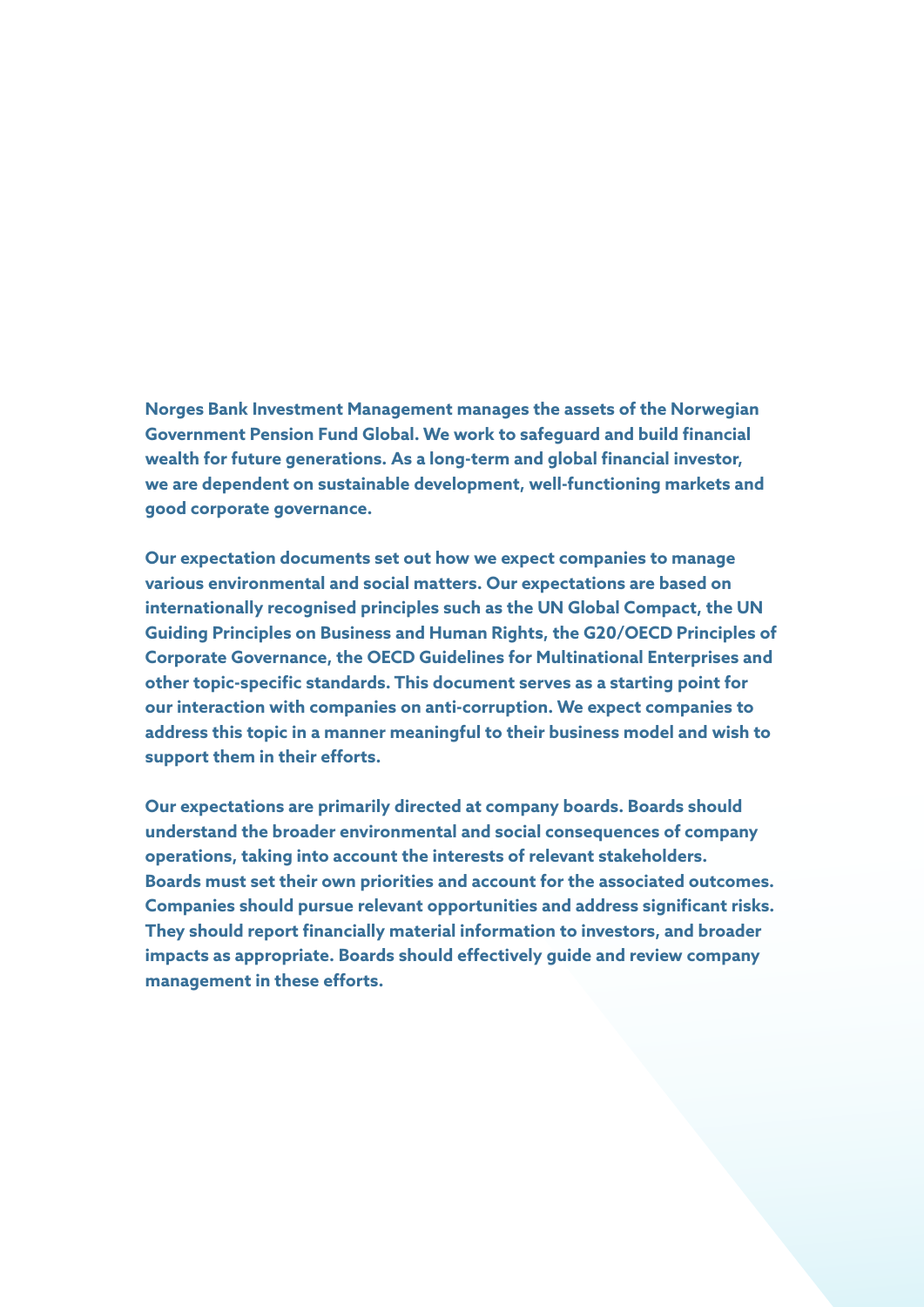# Anti-corruption

**Corruption undermines economic efficiency, disadvantages compliant companies and is detrimental to shareholder value. As a globally diversified investor, we are exposed to the risk of corruption both in entire markets and at the individual companies in which we invest. Combating corruption is a key component of corporate responsibility. We expect companies to identify and manage corruption risk, and to report publicly on their anti-corruption efforts.**

Corruption remains a serious challenge for companies in most parts of the world and across all industries. Corruption exposes companies to legal and financial risk through penalties and blacklisting. In addition, corruption exposes companies, their investors and their business partners to significant reputational risk. In the long term, broadly diversified investors are likely to see reduced returns due to capital being diverted away from its most efficient allocation.

Corruption and a wider lack of the rule of law are barriers against the effective participation of countries in the global economy. Corruption and financial fraud such as money laundering are intrinsically linked. While corruption is generally committed for the purpose of obtaining private gain, money laundering is the process of concealing illicit gains generated from corrupt or criminal activity. As such, money laundering can facilitate corruption.

The UN Convention against Corruption requires states to implement anti-corruption measures. Further, the OECD Anti-Bribery Convention establishes legally binding standards to criminalise bribery of foreign public officials in international business transactions and requires signatories to take measures against the

laundering of money derived from bribery. Many countries have recently reinforced their anti-corruption legislation and enhanced enforcement actions. Principle 10 of the UN Global Compact urges companies not only to avoid bribery, extortion and other forms of corruption, but also to develop policies and concrete programmes to address it.

Companies should comply with all applicable anti-corruption laws. While anti-corruption laws and their enforcement are the responsibility of national governments, international principles for responsible business conduct recognise the important role that company boards play in setting corporate anti-corruption policy, as well as monitoring the implementation and effectiveness of anti-corruption programmes. We endorse the view that anti-corruption policy is a board responsibility.

As an investor, we analyse opportunities and risks to our investments. We expect companies to identify and manage corruption risk, including the risk of laundering money derived from corrupt activity, and to report publicly on their anti-corruption efforts. For selected companies, we use such information to assess their potential exposure to corruption risk, management and performance.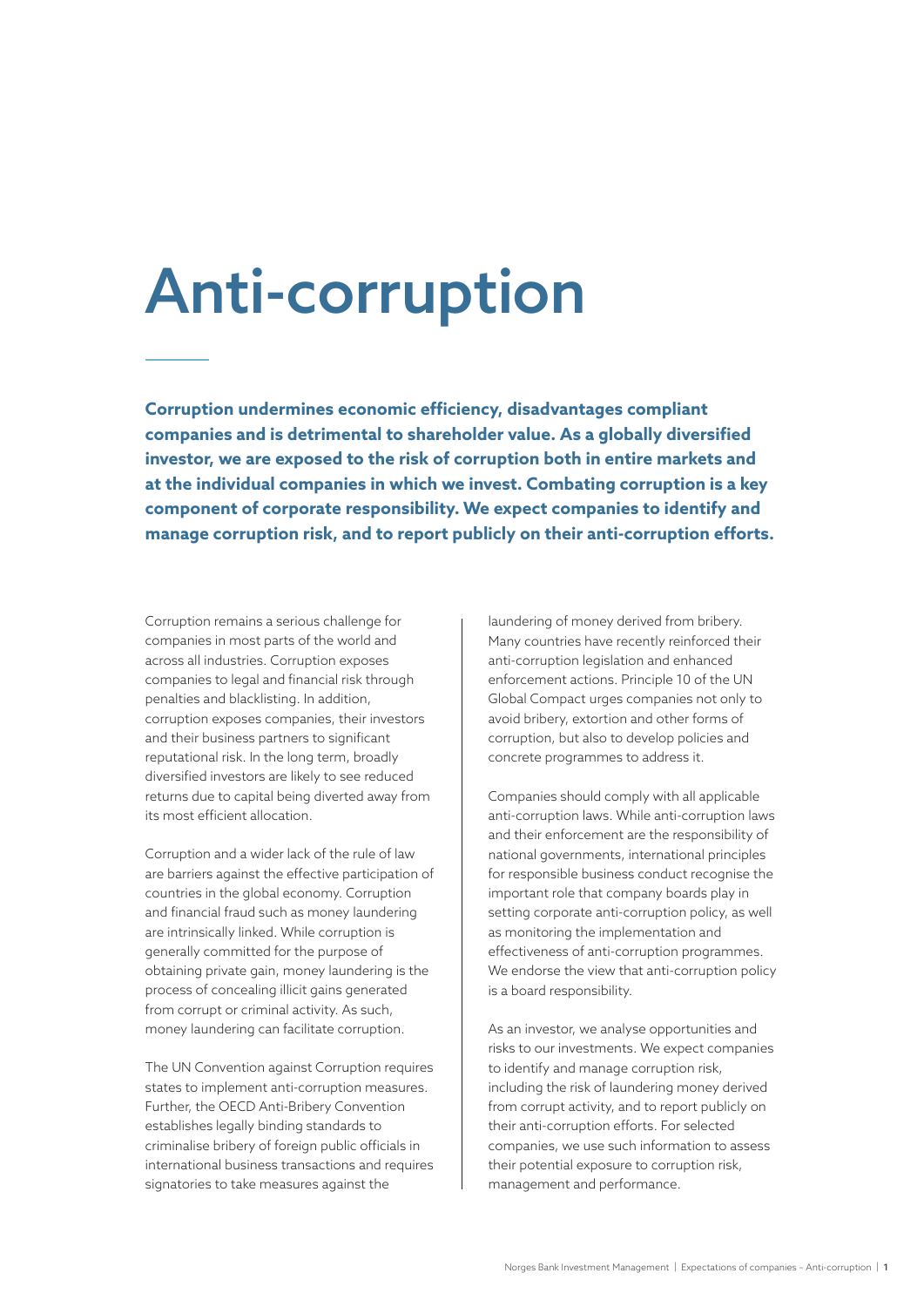### **A.**

### **Establish clear policy on anti-corruption**

- Boards should ensure that companies establish anti-corruption policies and procedures to prevent, identify and address corruption in the organisation. Anticorruption policies should be informed by a comprehensive risk assessment relating to the potential for corruption in all aspects of business operations.
- Companies should ensure that anti-corruption policies and procedures are communicated to employees and business partners in a manner which demonstrates explicit and active commitment from senior management against corruption.
- Companies should regularly ensure that all business units implement anti-corruption policies appropriately and that responsibilities and authorities are assigned and communicated.
- Companies should establish a code of conduct and appropriate contractual obligations which govern their relationship with business partners, including the right to audit such parties.
- Companies in the financial sector should establish an anti-money laundering programme that includes policies and procedures to address the risk of laundering money derived from corrupt activity.

# **B.**

# **Integrate anti-corruption policy into business operations**

- Companies should conduct ongoing due diligence to identify corruption risk in their business operations, including before entering new markets or new business relationships, and implement appropriate measures to prevent corruption. Companies should make reasonable efforts to identify the beneficial owners of their business partners.
- Companies should have an effective compliance function with dedicated and experienced employees, and with an independent reporting line to the board and senior management.
- Companies should provide and document appropriate and regular training on anticorruption for all relevant employees and, where appropriate, business partners.
- Companies should have a whistleblowing mechanism that provides a separate and confidential escalation route when reporting through a line manager is not appropriate, or if the whistleblower wishes to remain anonymous. Companies should encourage a culture where employees can speak up about corruption without fear of retaliation.
- Companies in the financial sector should undertake ongoing monitoring and due diligence in relation to all business relationships and transactions. Enhanced monitoring should be undertaken for high-risk customers and transactions.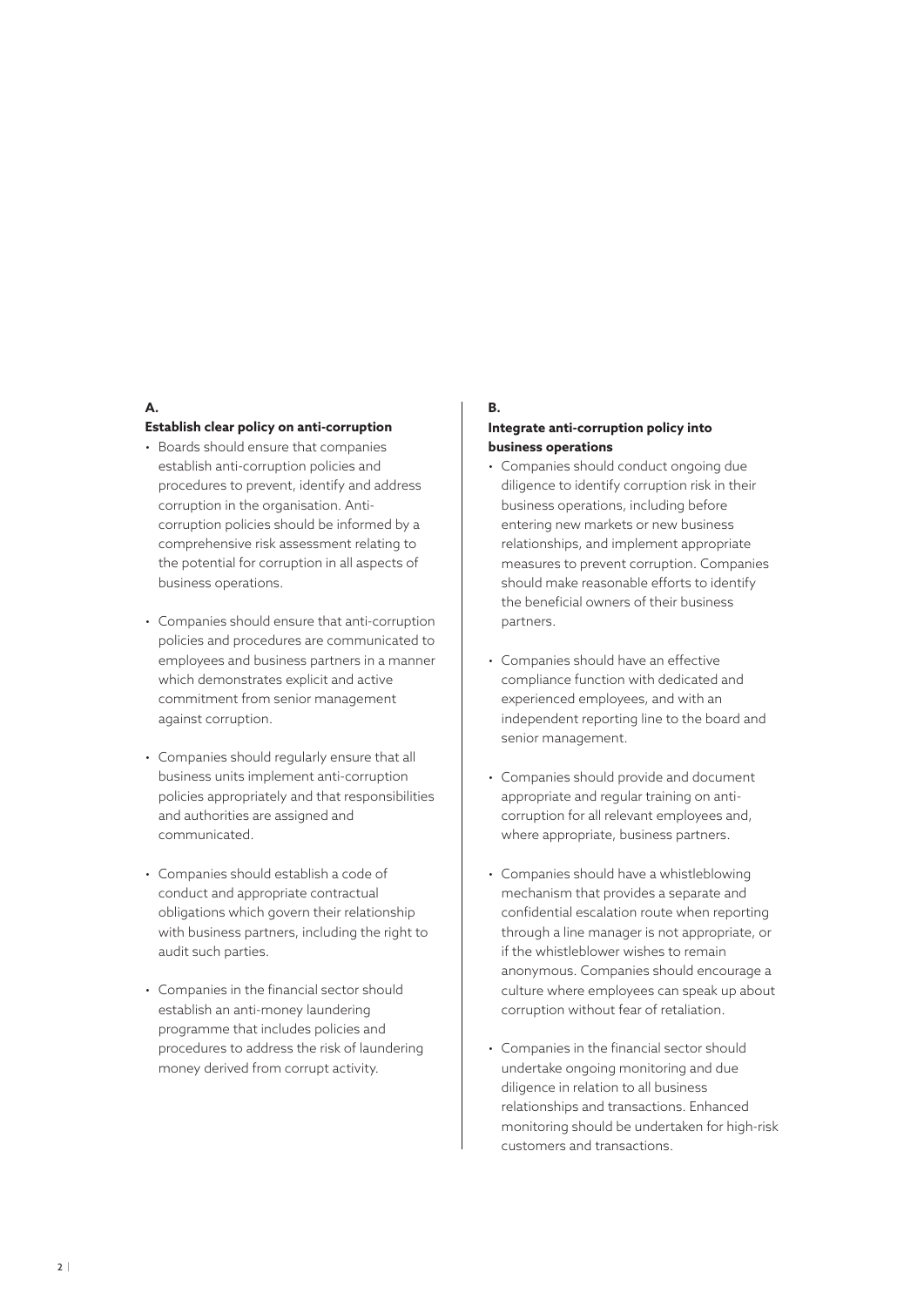## **C.**

# **Report and engage on anti-corruption programme**

- Companies should publicly disclose their anticorruption policies and processes, including how they deal with incidents.
- Companies should disclose whether they undertake regular, independent external assurance of their anti-corruption programme, and whether the findings of such assurance are communicated to the board.
- Companies should disclose how they measure the effectiveness of the anticorruption programme. Performance reporting should, where appropriate, use metrics that enable year-on-year comparison, in line with applicable internationally accepted reporting standards or initiatives.
- Companies should have a procedure for appropriate disclosure to relevant authorities on irregularities identified and actions taken.
- Companies should have a procedure for engaging constructively with policy makers and regulators, and be transparent about that procedure. Companies should also endeavour to engage with other businesses, industry groups, professional organisations and other stakeholders to identify and address corruption risk.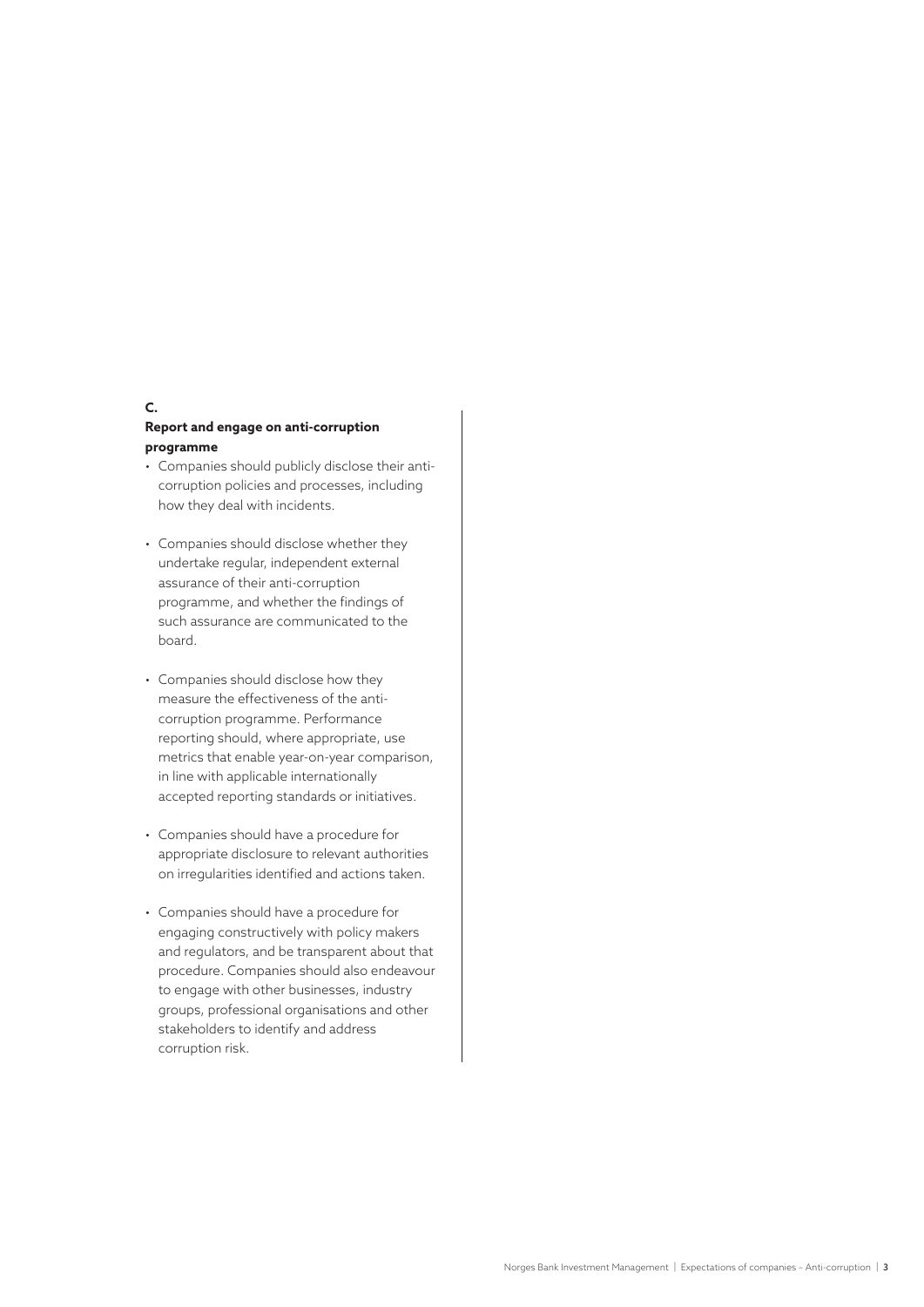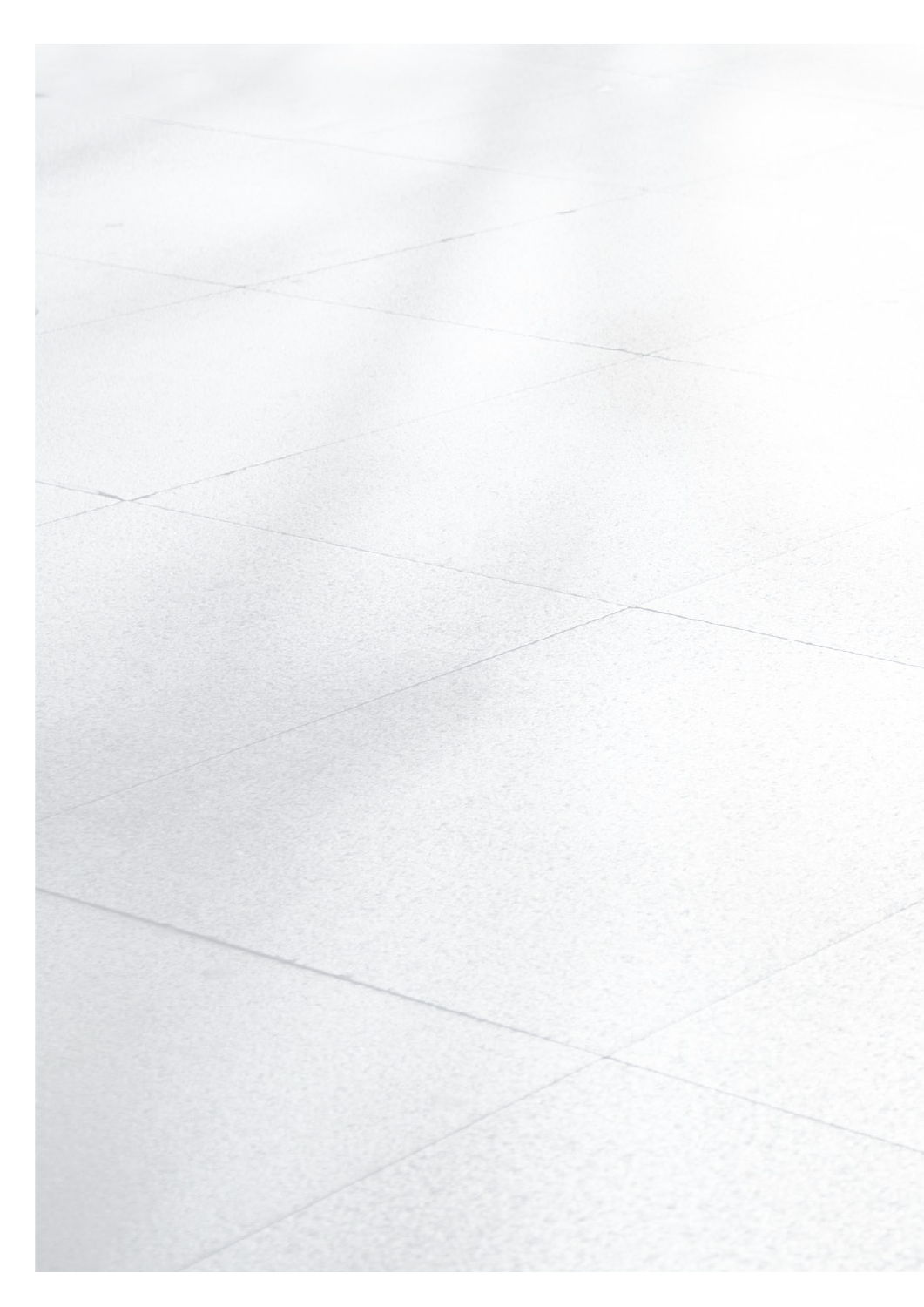See our website www.nbim.no for a full and updated list of our expectations on sustainability topics.